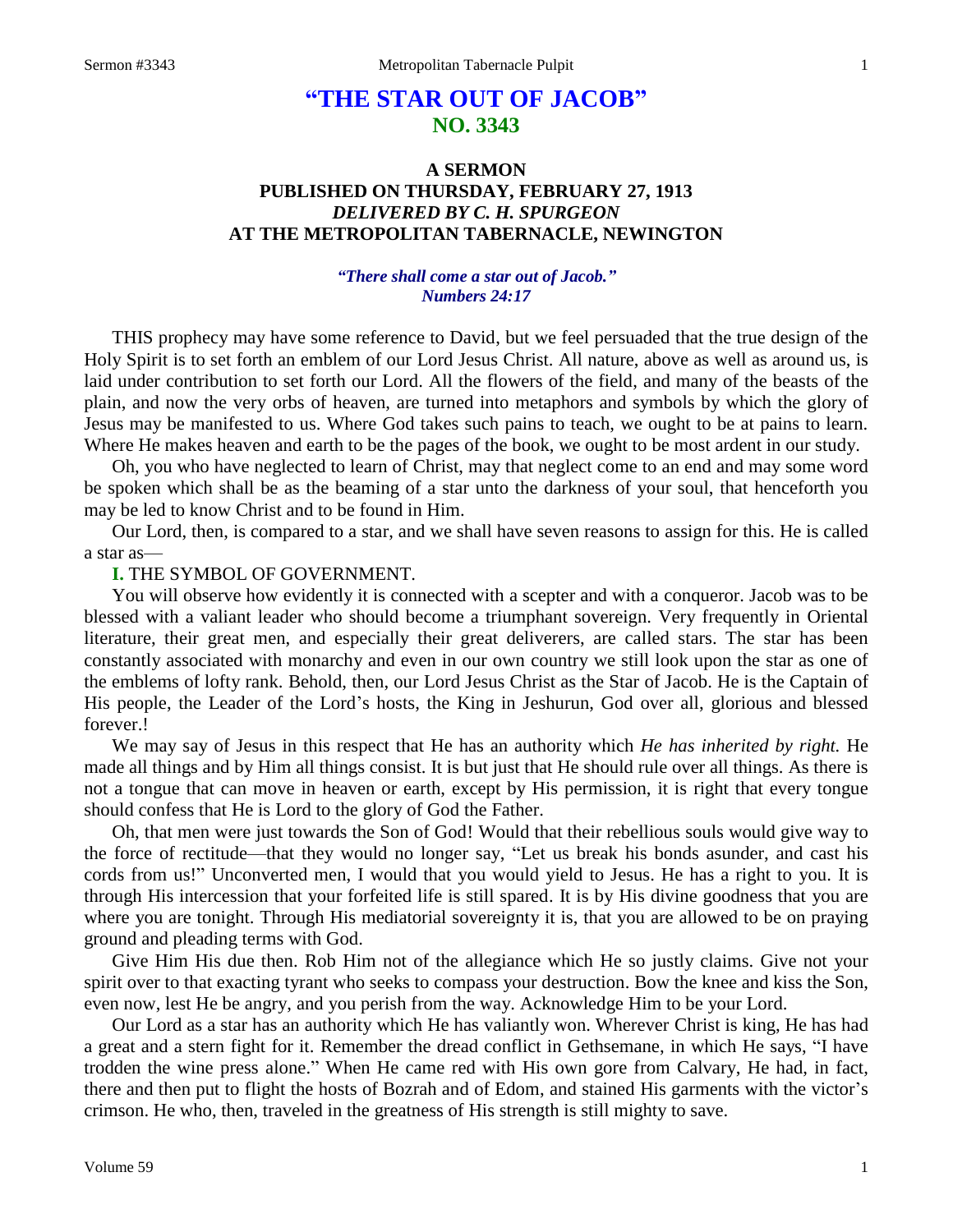In every human heart where Jesus reigns, He reigns through having dislodged, by the force of grace, the old tyrant who had fixed his sovereignty there. The maintenance of that sovereignty within the heart is the result of the same powerful scepter of His love and grace. Oh, that King Jesus would put forth His power and get a throne in more hearts!

Believers, do you not long to see Him glorious I know you do if you love Him. You would live for this, you would die for this—that Christ might have His own and drive the milk-white steeds of triumph through the streets of Jerusalem, all His people bowing before Him and strewing His pathway with their honors.

O sinners! would to God that you would yield to Him. I pray that now He may gird His sword upon His thigh and by the power of grace constrain you to bow your willing necks to His silver scepter. Brethren and sisters, it is a mournful fact that Christ has so small a part of the world as yet in His royal power. See, the gods of the heathen stand fast upon their pedestals. The old harlot of Rome still flaunts in her scarlet. The crescent of Mohammed wanes, but still its baleful light is cast athwart the nations.

Why tarries He? Perhaps His finger is on the latch. It may be that He will come ere long. Come quickly, Lord! Our yearning hearts beseech You to come! Meanwhile, it is for you and for me to be fighting, each soldier in his rank, each of us standing in his place, as his Master has bidden him, contending with heart and soul and strength for the right and for the true, for faith, for holiness, for the cross, and all that that cross indicates amongst the sons of men. Blessed Star of Jacob! You shine with no borrowed rays. You shine with a mysterious power which none gave to You, for it is inherently Your own.

Before we leave this point, I will only say this kingdom of Christ, *wherever it is, is most beneficent.*  Wherever this star of government shines, its rays scatter blessings. Jesus is no tyrant. He rules not by oppression. The force He uses is the force of love. There was never a subject of Christ's kingdom that complained of Him. Those who have served Him most have longed to serve Him more.

Why, even His poor martyrs in the catacombs of Rome, dying of starvation, or dragged up to the Coliseum to be devoured by wild beasts, never said an ill-word of Him. Certainly if it was hard to any, it seemed to be hard to them—but the more they were troubled, the more they rejoiced, and there never were sweeter songs than those which came from dying lips when men were crackling on the faggot, or being dragged limb from limb at the heels of wild horses, or being sawn asunder. Just in proportion as the bodily pains became acute, the spiritual joy became intense. And while the outward man decayed, the inner man leaped up into newness of life, anticipating the joys of the first-born before the throne.

He is a good Master. Young people, I would that you would serve Him! Oh, that you were enlisted in His service. It is now a good many years since I gave my heart to Him—it is fast getting on for twenty years, but I cannot say a word against Him. No, but I wish I had always served Him. I wish I had served Him before, and I pray that He may use me to the fullest extent. If He will make but a doormat for His temple of me, I shall be but too glad. If He will let my name be cast out as evil and give my body to the dogs, I do not care, so long as His truth does but prosper and His name becomes great.

But alas! there is so much self in us, pride and I know not what besides, that we who really know the Master, have reason to ask Him to bring in His great artillery and blow down the castles of our natural corruption—conquer us yet again, and rule in us by main force of grace, till in every part and corner of our spirits there shall be nothing but the love of Christ and the indwelling of His gracious Spirit. By the star we understand the symbol of government. In the second place, the star is—

### **II.** THE IMAGE OF BRIGHTNESS.

When men wish to speak of brightness they talk of the stars. They who are righteous are as the stars and they that turn many to righteousness shall shine as the stars forever and ever. Our Lord Jesus Christ is brightness itself. The star is but a poor setting forth of His ineffable splendor. Oh! let the thought come home to you. He is the brightness of His Father's glory—unutterably bright as the Deity. He is brightness Himself in His human nature, for in Him there was neither spot nor wrinkle. As Mediator, exalted on high, enjoying the reward of His pains, He is bright indeed.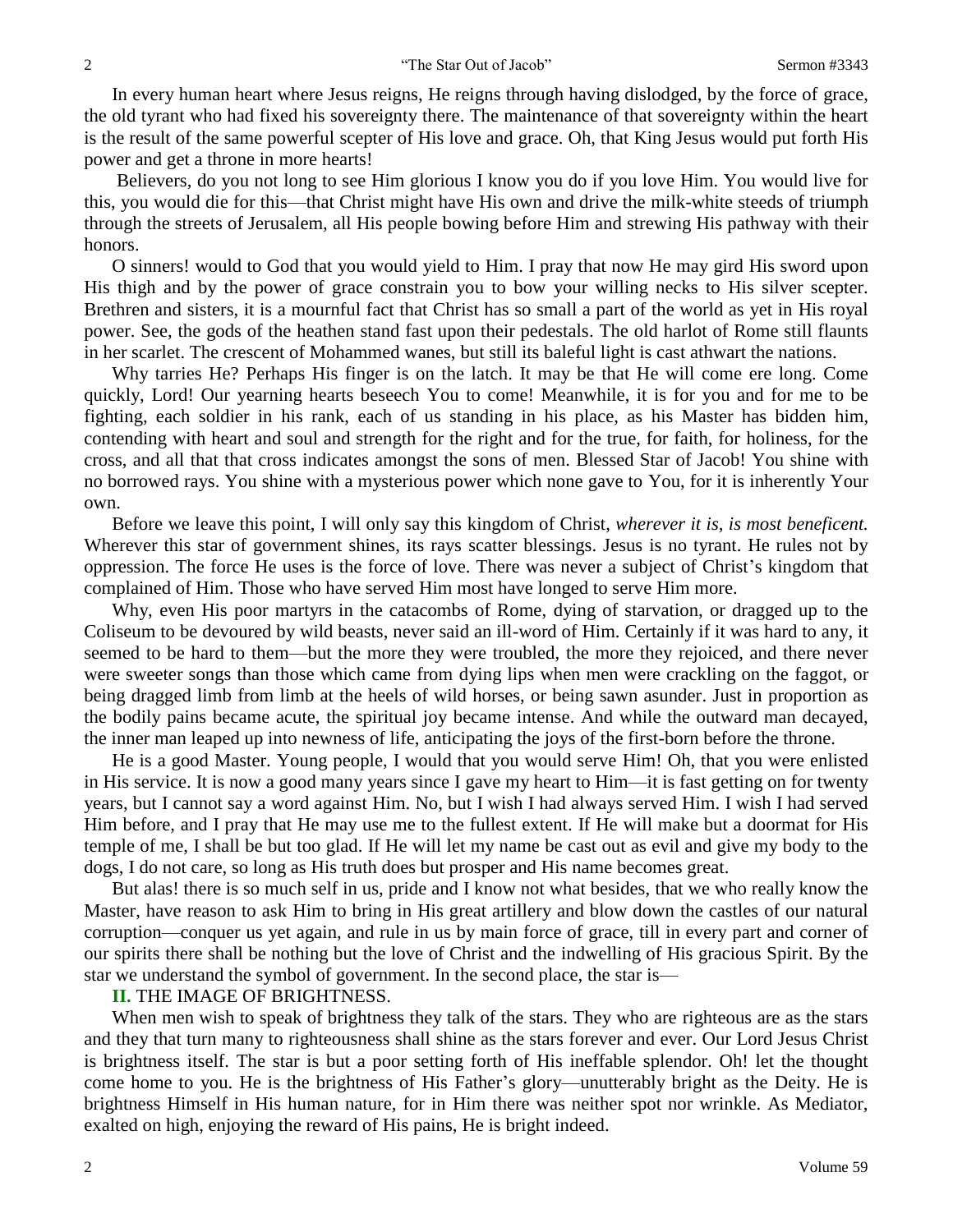#### Sermon #3343 "The Star Out of Jacob" 3

Observe that our Lord as a star is a bright particular star in the matter of holiness. In Him was no sin. Look, and look, and look again into His star-like character. Even the lynx-eyes of infidels have not been able to discover a mistake in Him. And as for the attentive eyes of critics who have been believers, they have been made to water again and again—and then to glisten and sparkle with delight as they have seen the mingling of all the perfections in His adorable character to make up one perfection.

As a star, He shines also with the light of knowledge. Moses was, as it were, but a mist, but Christ is the prophet of light. "The law was given by Moses"—a thing of types and shadows—"but grace and truth come by Jesus Christ." If any man be taught in the things of God, he must derive his light from the Star of Bethlehem.

You may go as you will to the universities, to the tomes of the learned, to the schools of the philosophers, but in spiritual things you receive no light till you look up to Jesus, and then in His light you see light, for there is transcendent brightness in Him. He is the wisdom of God as well as the power of God. He is the way, the truth, and the life. Divine light has found its center in Him!

His light, too, is that of comfort. Oh! how many have emerged from the darkness of their souls and found peace by looking up to this Star of Jacob, the Lord Jesus Christ! Well did our hymn put it—

# *"He is my soul's bright Morning Star, And He my Rising Sun."*

One glimpse of Christ and the midnight of your unbelief is over. But a sight of the five wounds and your sins are covered and your iniquities put away. Happy day, happy day, when first the soul beholds a crucified Redeemer and gives herself up to Him, relying upon Him for eternal salvation. Shine, sweet Star—shine into some benighted heart tonight! Give Thou holiness, give light, give the knowledge of God, give joy and peace in believing, in believing in the precious blood!

When speaking upon Christ as a star, "the Symbol of Government," I said, submit to Him. Now, speaking of Him as a star, the Image of Brightness, I say, look to Him—look to Him. It is the Gospel's precept, "Look unto me, and be you saved all you ends of the earth," and well do we sing—

### *"There is life for a look at the Crucified One."*

Poor sinner, delay no longer. You are not asked to do anything, nor to be anything, nor to feel anything. But you are simply bidden to look away from self to what Christ has done and you shall live.

> *"View Him prostrate in the garden, On the ground your Maker lies; On the bloody tree behold Him, Hear Him cry before He dies— 'It is finished.' Sinner, will not this suffice?"*

Look to Him then and live. Thirdly, our Lord is compared to a star to bring out the fact that—

**III.** HE IS THE PATTERN OF CONSTANCY.

Ten thousand changes have been wrought since the world began, but the stars have not changed. There they remain. We dreamed at one time that they moved. Untaught imagination said that all those stars revolved around this little globe of ours. But we know better now. There they are both day and night—always the same—and we may say they have not changed since the world began, nor probably will they till, like a vesture, God shall roll up creation because it is worn out.

It is very delightful to recollect that the same star which I looked at last night was viewed by Abraham, perhaps with some of the same thoughts. And when we have gone and other generations shall have followed us, those that come after will look up to the self-same star. So with our Lord Jesus. He is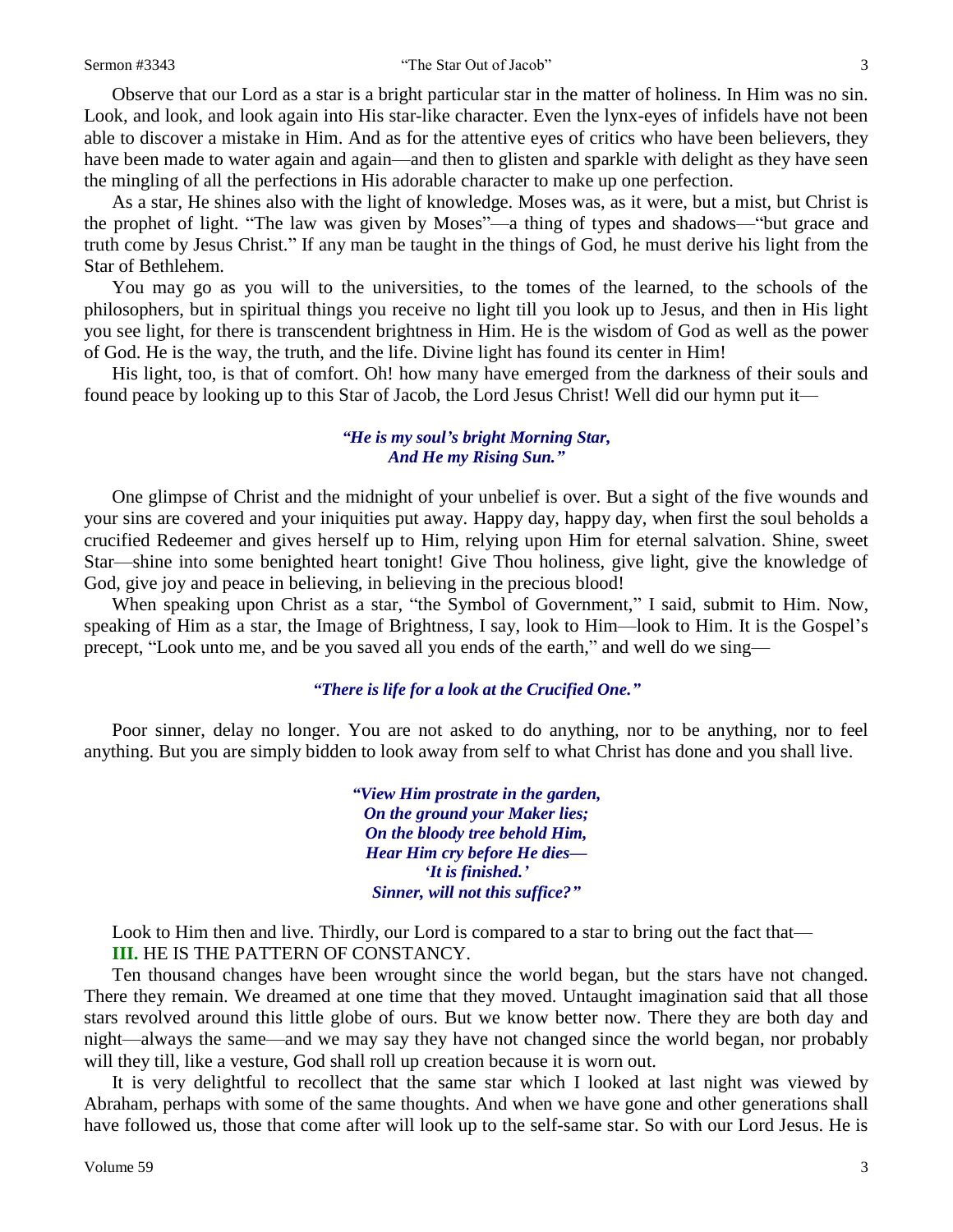the same yesterday, today, and forever. What the prophets and apostles saw in Him, we can see in Him, and what He was to them, that He is to us, and shall be to generations yet unborn.

Hundreds of us may be looking at the same star at the same time without knowing it. There is a meeting place for many eyes. We may be drifted, some of us, to Australia, or to Canada, or to the United States, or we may be sailing across the great deep, but we shall see the stars there. It is true that on the other side of the world we shall see another set of stars, but the stars themselves are always still the same.

As far as we in this hemisphere are concerned, we shall look upon the same star. So, wherever we may be, we look to the same Christ. One brother here has learning, but as he looks to Christ, he sees the same Christ as the poor unlettered woman in the aisles. And you, poor man, who have not, perhaps, a sixpence in the world, you have got the same Christ to trust in as the richest man in all the world. And you who think yourself so obscure that no one knows you but your God, you look to this same star and it shines with the same beams for you, as for the Christian who leads the van in the Lord's hosts.

Jesus Christ is still the same, the same to all His people, the same in all places, the same forever and ever. Well, therefore may He be compared to those bright stars that shine now as they did of old and change not.

In the fourth place, we may trace this comparison of our Lord to a star as—

### **IV.** THE FOUNTAIN OF INFLUENCE.

The old astrologers used to believe very strongly in the influence of the stars upon men's minds. Without endorsing their exploded theories, we meet in Scripture with expressions like this—"Canst thou bind the sweet influences of the Pleiades, or loose the bands of Orion?"—alluding, no doubt, to the fact that the Pleiades are in the ascendant in the sweet months of spring, when the warm breath and gentle showers are bringing forth the green sprout and tender blade, the foliage and the flowers of May, with all the loveliness of the season, while Orion is in the ascendant as a wintry sign, when the bands of frost are binding up the outburst of nature.

But whether there be an influence in the stars or not, as touching this world, I know there is great influence in Christ Jesus. He is the fountain of all holy influences among the sons of men. Where this star shines upon the graves of men who are dead in sin, they begin to live. Where the beam of this star shines upon poor imprisoned spirits, their chains drop off, the captive leaps to lose his chains. When this star gleams upon a burdened Christian with its light, he begins to bud and blossom, and precious fruits are brought forth. When this star shines upon the backslider, he begins to mend his ways and to follow, like the eastern sages, its light till he finds his Savior once more.

This star has an influence upon our nativity. It is through its benign rays that we are born again, and in our horoscope it has an influence upon our death, for it is in its light that we fall asleep, believing that we shall wake up in the image of the Lord Jesus.

Oh! sweet star, shine on me always! Never let me miss Your rays, but may I always walk in the light thereof, till I am found sitting in the full noontide heat of the Sun of Righteousness forever and ever.

In the fifth place, the Lord Jesus Christ may be compared to a star—

# **V.** AS A SOURCE OF GUIDANCE.

There are some of the stars that are extremely useful to sailors. I scarcely know how else the great wide sea would be navigated, especially if it were not for the polar star. Jesus is the Polar Star to us. How the poor Negro in the olden times, when the curse of slavery had not been taken away, must have blessed God for that pole star—so easy to find out.

Any child with but a moment's teaching will soon know how to discover it in the midst of its fellows at night, and when the Negro had once learned to distinguish the star that shone over the land of freedom, how he followed it through the great dismal swamps, or along the plains which were more dreadful still. How he could ford the streams and climb the mountains, always cheered by the sight of that pole star.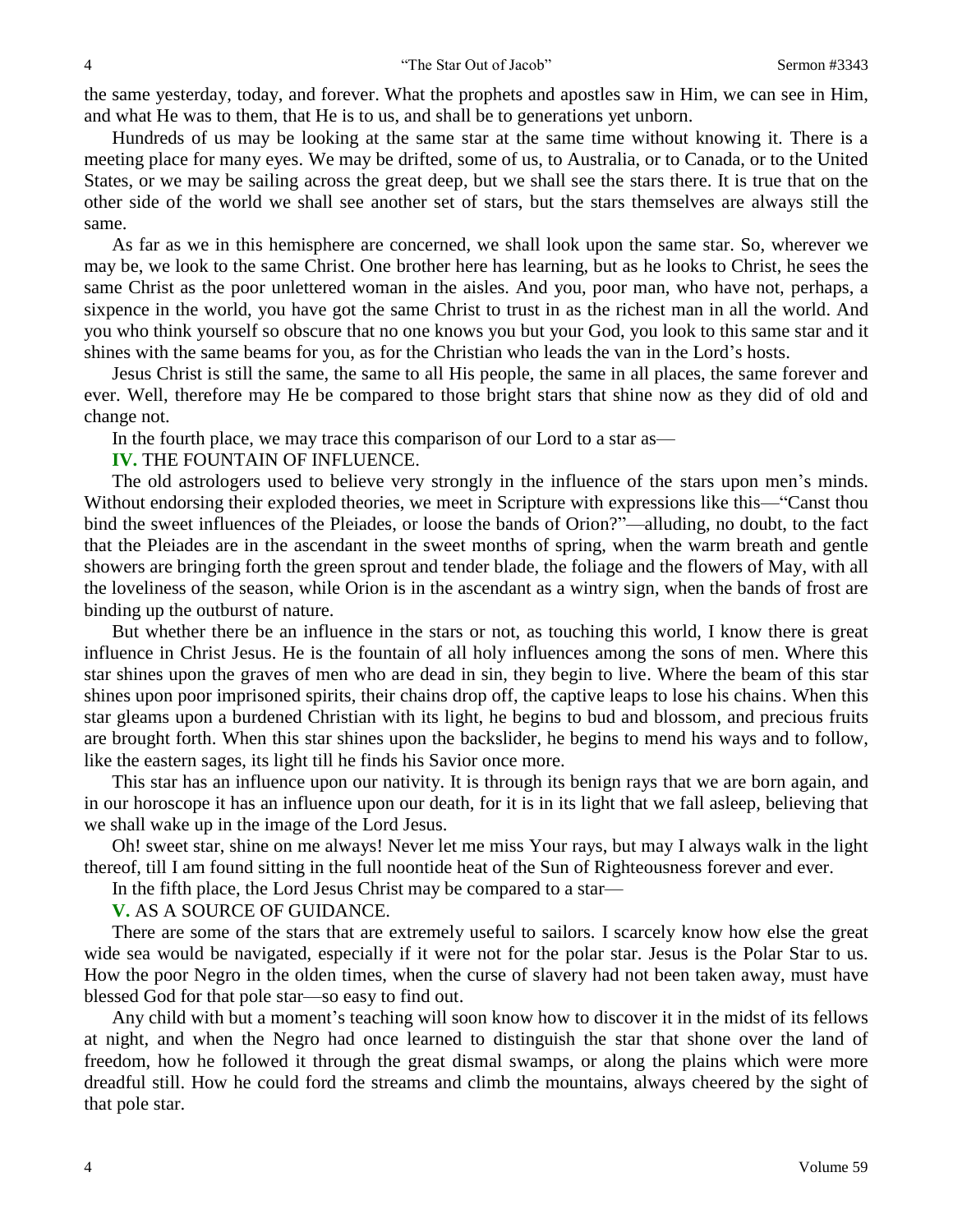#### Sermon #3343 "The Star Out of Jacob" 5

Such is Jesus Christ to the seeker. He leads to liberty. He conducts to peace. Oh! I wish you would follow Him, some of you who are going about a thousand ways to find peace where you will never find it. There is never a Sunday but I try to speak, sometimes in gentler tones, and at other seasons with thundering notes, the simple truth that Jesus Christ came into the world to save sinners. I try to make it plain to you that it is not your prayers and tears, your doings, your willings, your anything, that can save you—but that all your help is laid upon one that is mighty, and that you must look alone to Him.

Yet, sinners, you are still looking to yourselves. You rake the dung hills of your human nature to find the pearl of great price which is not there. You will look beneath the ice of your natural depravity to find the flame of comfort which is not there. You might as well seek in hell itself to find heaven, as look to your own works and merits to find some ground of trust.

Down with them! Down with them, every one of them! Away with all those confidences of yours, for—

### *"None but Jesus, none but Jesus, Can do helpless sinners good."*

Just reverse that helm and shift that sail, and tack about! Follow not the wrecker's beacon on yonder shore luring you to the rocks of self-delusion, but where that star guides, thither let your vessel sail and pray for the favoring gales of the blessed Spirit to guide you rightly to the port of peace. Our Lord is compared to a star, surely—

**VI.** AS THE OBJECT OF WONDER.

One of the first lines which full many of you ever learned to recite was—

### *"Twinkle, twinkle, little star, How I wonder what you are."*

But that is precisely what Galileo might have said and exactly what the greatest astronomer that ever lived might say. You have sometimes looked through a telescope and have seen the planets, but after you have looked at them you do not know much about them—and those who are busy all day and all night long taking constant observations, I think, will tell you that the result is rather that of astonishment than of intelligence. Still, it is—

### *"How I wonder what you are."*

So to those of us who are in Christ Jesus, He is a peerless star. But oh, brethren! we may well wonder what He is. We used to think, when we were little ones, that the stars were holes pricked in the skies, through which the light of heaven shone, or that they were little pieces of gold dust that God had strewn about.

We do not think so now. We understand that they are much greater than they look to be. So, when we were carnal and did not know King Jesus, we esteemed Him to be very much like anybody else, but now that we begin to know Him, we find out that He is much greater, infinitely greater than we thought He was. And as we grow in grace, we find Him to be more glorious still. A little star to our view at first, He has grown in our estimation into a sun now, a blazing sun, by whose beams our soul is refreshed.

Ah! but when we get near to Him, what will He be? Imagine yourself borne up on an angel's wing to take a journey to a star. Travelling at an inconceivable rate, you open your eyes on a sudden and say, "How wonderful! Why, that which was a star just now has become as large to my vision as the sun at noon-day." "Stop," says the angel, "you shall see greater things than these," and as you speed on, the disc of that orb increases till it is equal to a hundred suns. And now you say, "But what? Am I not near it now?" "No," says the angel, "that enormous globe is still far, far away," and when you come to it, you would find it to be such a wondrous world that arithmetic could not compute its size. Scarcely could imagination belt it with the zone of fancy.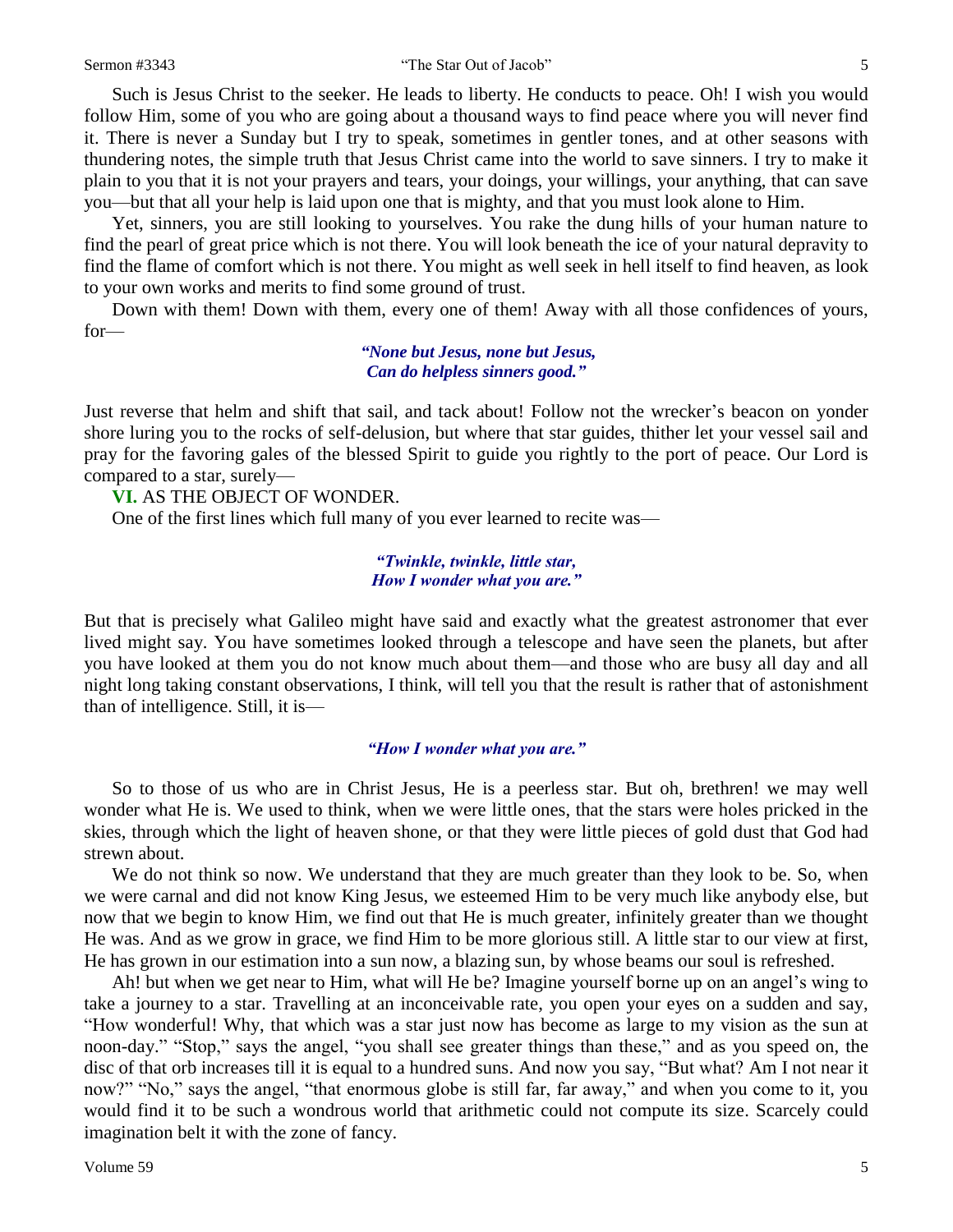Now, such is Jesus Christ. I said He grows upon His people here, but what must it be to see Him there, where the veil is lifted and we behold Him face to face? Sometimes we long to find out what that star is, to know Him, to comprehend with all saints what are the heights and depths, and to know the love of Christ which passes knowledge—but meanwhile, we are compelled to sit down and sing—

> *"God only knows the love of God: Oh that it now were shed abroad In this poor stony heart."*

We have to confess that—

*"The first-born sons of light Desire in vain its depth to see; They cannot reach the mystery, The length, the breadth, the height."*

But to conclude, the metaphor used in the text may well bear this seventh signification. Our Lord is compared to a star as—

**VII.** HE IS THE HERALD OF GLORY.

The bright and morning star foretells that the sun is on its way to gladden the earth with its light. Wherever Jesus comes, He is a great prophet of good. Let Him come into a heart, and as soon as He appears, you may rest assured that there is a life of eternity and joy to come. Let Jesus Christ come into a family and what changes He makes there. Let Him be preached with power in any town or city, and what a herald of good things He is there. To the whole world, Christ has proclaimed glad tidings. His coming has been fraught with benedictions to the sons of men.

Yea, the coming of Christ in the flesh is the great prophecy of the glory to be revealed in the latter days, when all nations shall bow before Him, and the age of peace, the golden age, shall come—not because civilization has advanced, not because education has increased, or the world grown better—but because Christ has come. This is the first, the fairest of the stars, the prognostic of the dawn.

Ay, and because Christ has come, there will be a heaven for the sons of men who believe in Him. Sons of toil, because Christ has come, there shall be rest for the weary. Daughters of sorrow, because Christ has come, there shall be healing for the weak. O you whom chill penury is bowing down! there shall be lifting up and sacred wealth for you, because the star has shone. Hope on! Hope ever! Now that Jesus has come, there is no room for despair.

I commend these thoughts to you and earnestly ask you once again, if you have never looked to Christ, trust in Him now. If you have never submitted to Jesus, submit to Him now. If you have never confided in Him, confide in Him now. It is a very simple matter. May God the Holy Spirit teach and guide you to disown yourselves and to acknowledge Him. Cease from your own thoughts and trust His Word.

This done by you all, there is proof positive that all is done for you by Christ. You are His and He is yours—where He is, shall your portion be—and you shall be like Him, for you shall see Him as He is. It will be a day to be had in remembrance if you are led now to give yourselves to Him.

I well recollect when my heart yielded to His divine grace—when I could no longer look anywhere else and was compelled to look to Him. Oh, come ye to Him! I know not what words to use or what persuasions to employ. For your own sake, that you may be happy now. For eternity's sake, that you may be happy hereafter. For terror's sake, that you may escape from hell. For mercy's sake, that you may enter into heaven, look to Jesus. You may never be bidden to do so again.

This bidding may be the last, the concluding measure which shall fill up the heap of your guilt because you reject it. Oh! do not despise the exhortation. Let the prayer go up quietly now from your spirit, "God be merciful to me a sinner." Let your soul wrestle vehemently. Let your tongue utter its mighty resolve—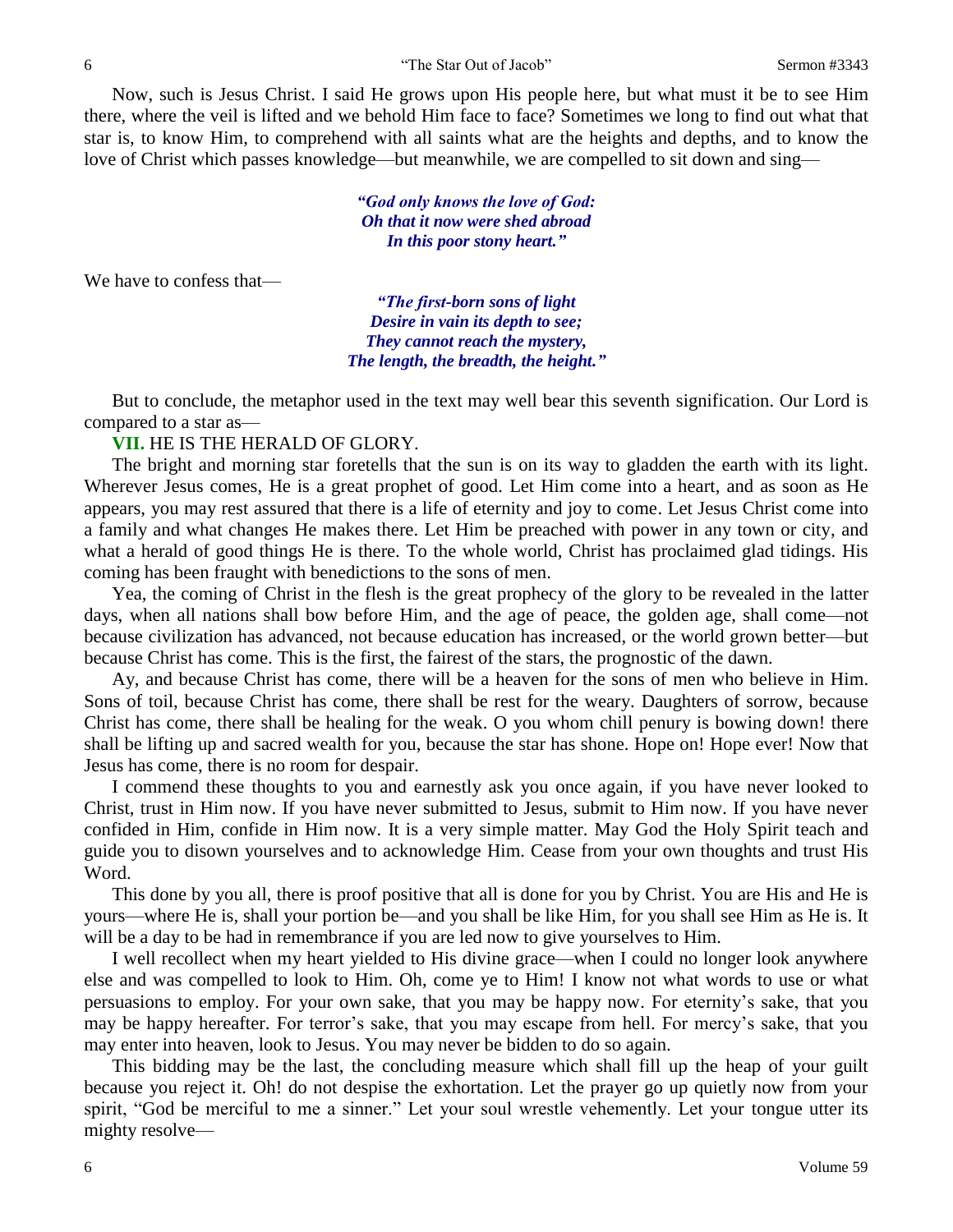*"I'll to the gracious King approach, Whose scepter pardon gives; Perhaps He may command my touch, And then the suppliant lives.*

> *I can but perish if I go, I am resolved to try; For, if I stay away, I know I must for ever die.*

*But if I die with mercy sought, When I the King have tried, That were to die, delightful thought, As sinner never died."*

## **EXPOSITION BY C. H. SPURGEON**

### *LUKE 15:1-24*

### **Verse 1.** *Then drew near unto him all the publicans and sinners for to hear him.*

They were drawing near. It was not an unusual occurrence. It was their habit to draw near to Christ. The Pharisees and Scribes stood in the outer ring. They did not come too near. These poor outcasts and offcasts, and publicans and sinners, drew near. They wanted to catch every word. They could not have too much of it. They took a delight in getting near to His blessed person. They drew near to hear Him.

**2.** *And the Pharisees and scribes murmured, saying, This man receiveth sinners, and eateth with them.*

The sinful, known to be so. This man receives them, welcomes them, admits them to an intimacy with Him. What is worse, He eats with them. To teach them is bad enough, but to sit at the same table with them, making Himself their company, and making them His company—this is worse than worse. And so they murmured. I am very glad that they did. We owe a great deal to the murmurings of the proud Pharisee, for our Lord graciously answered those murmurings and then He gave us some of the choicest jewels of speech that are preserved in the treasury of knowledge.

**3.** *And he spake this parable unto them, saying,*

So it is only one parable, yet it is three. Three panels making one picture. The whole three are necessary to make up all His teaching.

**4.** *What man of you, having an hundred sheep, if he lose one of them, doth not leave the ninety and nine in the wilderness, and go after that which is lost, until he find it?*

He is justifying His looking for the lost ones. Their accusation was that, He received the sinful and false, and ate with them. "Well, well," says Christ, "I do that. But I am a shepherd, and if I have lost one of My sheep, do you blame Me if I leave the flock to go after the lost sheep?" "And he goeth after that which is lost until he find it."

**5-6.** *And when he hath found it, he layeth it on his shoulders, rejoicing. And when he cometh home, he calleth together his friends and neighbours, saying unto them, Rejoice with me; for I have found my sheep which was lost.*

A true picture of Christ going after those who are willful and wayward, and therefore have taken to wandering till they are lost—lost to God, lost to society, lost to usefulness, lost to happiness—perhaps lost to hope. He goes after them. That is, in His life. He throws them on His shoulders in His death. He will bring them home rejoicing by His resurrection life, and then throughout eternity He will make the glorified spirits in heaven glad by showing them the sheep that was lost, the soul that was saved.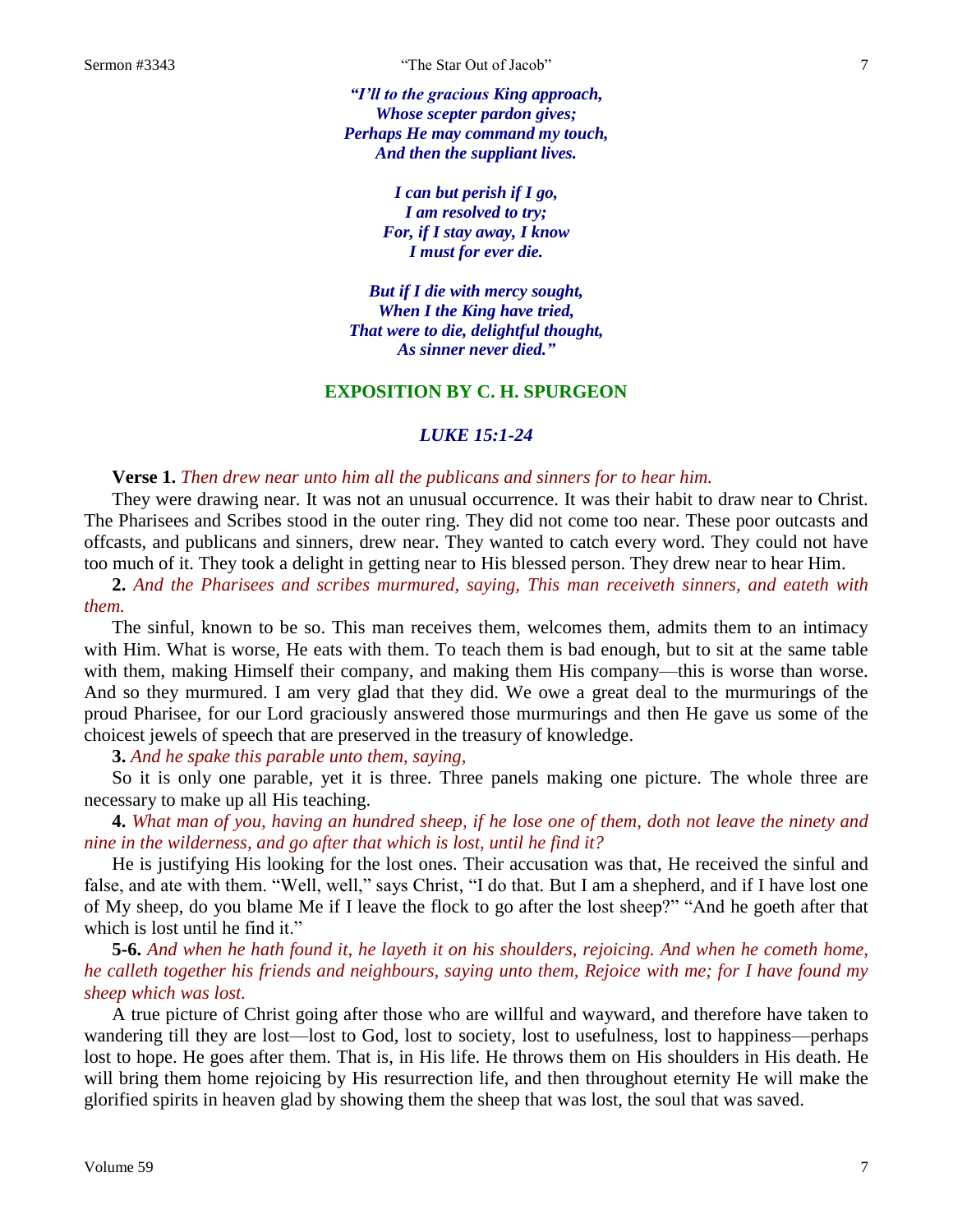**7.** *I say unto you, that likewise joy shall be in heaven over one sinner that repenteth, more than over ninety and nine just persons, which need no repentance.*

If there be such, if there be some that have never wandered, and who belong to the flock, yet the unbrokenness of the flock does not of itself cause any great exuberance of joy. The overflow of delight is caused by the lost sheep when it is found. A church of godly people will give great content to Christ, but still, if there is any bell ringing, any sound of joy and gladness, it will be over the wandering one that has been restored. Here you have the Son of God Himself and His relation to the wandering souls of men. He is their Shepherd. He seeks them. He brings them back to the fold and He is glad. Now comes the second panel of the picture.

**8-10.** *Either what woman having ten pieces of silver, if she lose one piece, doth not light a candle, and sweep the house, and seek diligently till she find it? And when she hath found it, she calleth her friends and her neighbours together, saying, Rejoice with me; for I have found the piece which I had lost. Likewise, I say unto you, there is joy in the presence of the angels of God, over one sinner that repenteth.*

In this second picture you have the Holy Spirit working through the church, compared to a woman. She has lost her piece of money. She gets the candle of the Gospel, she takes the broom of the law—she sweeps and searches, she raises a dust, she expends her candle till she finds her piece of money. You notice that she blames herself for its being lost, for she says, "I have found the piece which I had lost."

The shepherd did not say that of the sheep. He says, "the sheep that was lost." That was its own doing. The church of God seems to blame herself that she has lost her hold upon so many who once belonged to her. The Holy Spirit, through the church, seeks after lost souls, who bear the image of the king upon them, like minted pieces of silver.

It is a wonderful verse which is repeated here. "There is joy in the presence of the angels of God." It does not say that the angels rejoice. It means that—but there is joy in their presence. Who is in their presence but God Himself? The great and blessed God, whose throne they continually surround, in whose face they see joy over saved souls.

And notice the joy is about one sinner—a sinner. That is all we know about him. He may have been as poor as a church mouse and he may have made himself sick unto death by his vice. There was joy over him when he repented. It was only one. It was not a batch of twenty. It was not a large number converted—but there is joy over one sinner.

What had he done? Built a church? No. Preached a sermon? No. He had repented. That is all, but that is quite enough to set all the music of the angels' harps pouring forth the praise of God. "One sinner that repenteth."

# **11.** *And he said,—*

And here comes the greatest of all the parables, the most instructive, perhaps, and the best loved of them all. In these parables we do not find anything about a Savior, a mediator. Did you ever read a parable that contained all the truth? If any man were to try and make a parable that contained all truth at once, verily I say unto you he would be a fool. He must fail and fail in his object of teaching anything.

### *"One thing at a time, and that done well, Is a very good rule as many can tell."*

And to teach one truth at a time is quite sufficient. It is true that the parable that we are going to read says nothing about a mediator, but it does not say anything about the father seeking his lost son, not a word. No work of the Holy Spirit. It is meant to teach one thing—and it does teach it, and if it does not teach fifty things, do not imagine that the other forty-nine are not true.

**11-12.** *A certain man had two sons. And the younger of them said to his father, Father, give me the portion of goods that falleth to me.*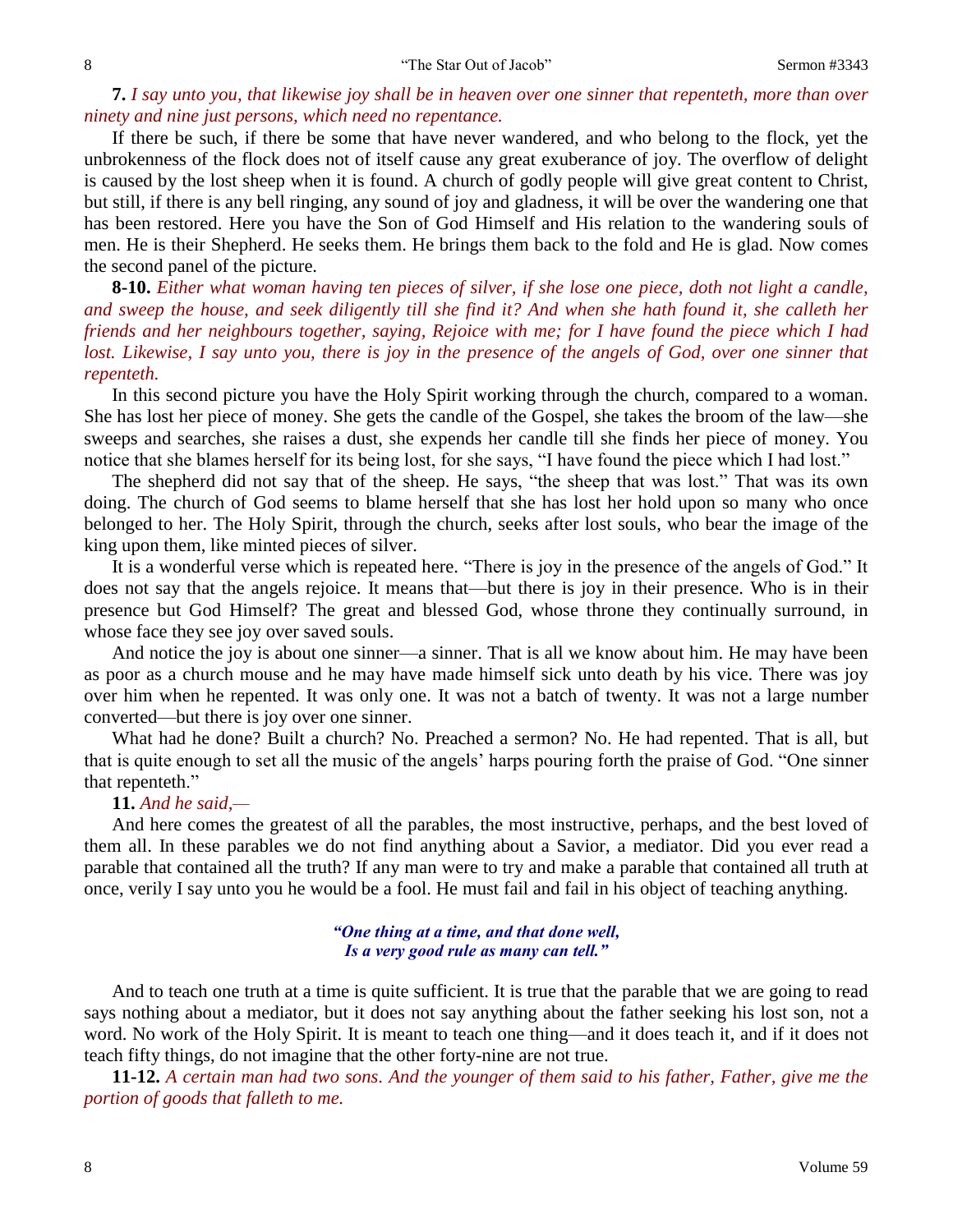**12.** *And he divided unto them his living.*

He was of a gentle mold, of kindly heart. He did not want to have a son stay with him like a slave. He must be served willingly or not at all—so he divided to them his living.

**13.** *And not many days after the younger son gathered all together,*

He turned the sheep and the stock and everything into money.

**13.** *And took his journey into a far country,*

We do not know where it was. It does not matter, it was a far country. He wanted to get away from his father, from his authority, from his observation. He went into a far country.

**13.** *And there wasted his substance with riotous living.*

What he did I do not know. His elder brother had heard some very bad stories about him which we shall see at the end of the chapter. They may not, however, have been all true, for rumor is greatly given to exaggeration. Beware of this exaggeration, especially of the follies of others.

**14.** *And when he had spent all,*

Got to his last penny.

**14.** *There arose a mighty famine in that land,*

Famines generally come when one's money is all gone. He might not have feared a famine if he had still been wealthy. The two things come together, the two seas meet. He had spent all and now there was a famine.

**14.** *And he began to be in want.*

The first time in his life. He had always had everything he wanted, and now he began to be in want. It is an ugly kind of feeling when, for the first time, you cannot buy a loaf of bread. When, for the first time, you cannot get a night's lodging for love or money—and have not any money and nobody gives you any love. He began to be in want.

**15.** *And he went and joined himself to a citizen of that country;*

I dare say he was a member of the same company that he belonged to. He went to him and said, "Now help me. You have many a time enjoyed yourself at my house. You have drunk my champagne, now help me. I am in trouble." Well, he had a berth empty and that was to keep his pigs—the very worst thing a Jew could do—and what a Jew would never do unless he was at starvation point.

**15.** *And he sent him into his fields to feed swine.*

"There is a job for you. You want a situation? Go into my fields and feed my swine." The son has become a swineherd. One who fared sumptuously every day at home, has now come to serve pigs!

**16.** *And he would fain have filled his belly with the husks that the swine did eat:*

So hungry was he, that if he could have eaten the caroba which they fed upon, he would have been glad to kneel at the trough and feed with them.

**16.** *And no man gave unto him.*

No, they all seemed stony-hearted alike. When you have plenty, everybody will give you some more. When you have nothing, nobody will give you a penny. "No man gave to him."

**17.** *And when he came to himself,*

For he had been away from himself. He was beside himself, and now he came home to himself.

**17.** *He said, How many hired servants of my father's have bread enough and to spare, and I—* The son whom he loves. "And I."

**17-19.** *Perish with hunger. I will arise and go to my father, and will say unto him, Father, I have sinned against heaven, and before thee. And am no more worthy to be called thy son: make me as one of thy hired servants.*

Let me be anything, so that I may have something to do with you. Let me live at home. Let me eat the bread from your table. Put me in the lowest place. I cannot be so low as I now am. Put me anywhere. Make a hired servant of me.